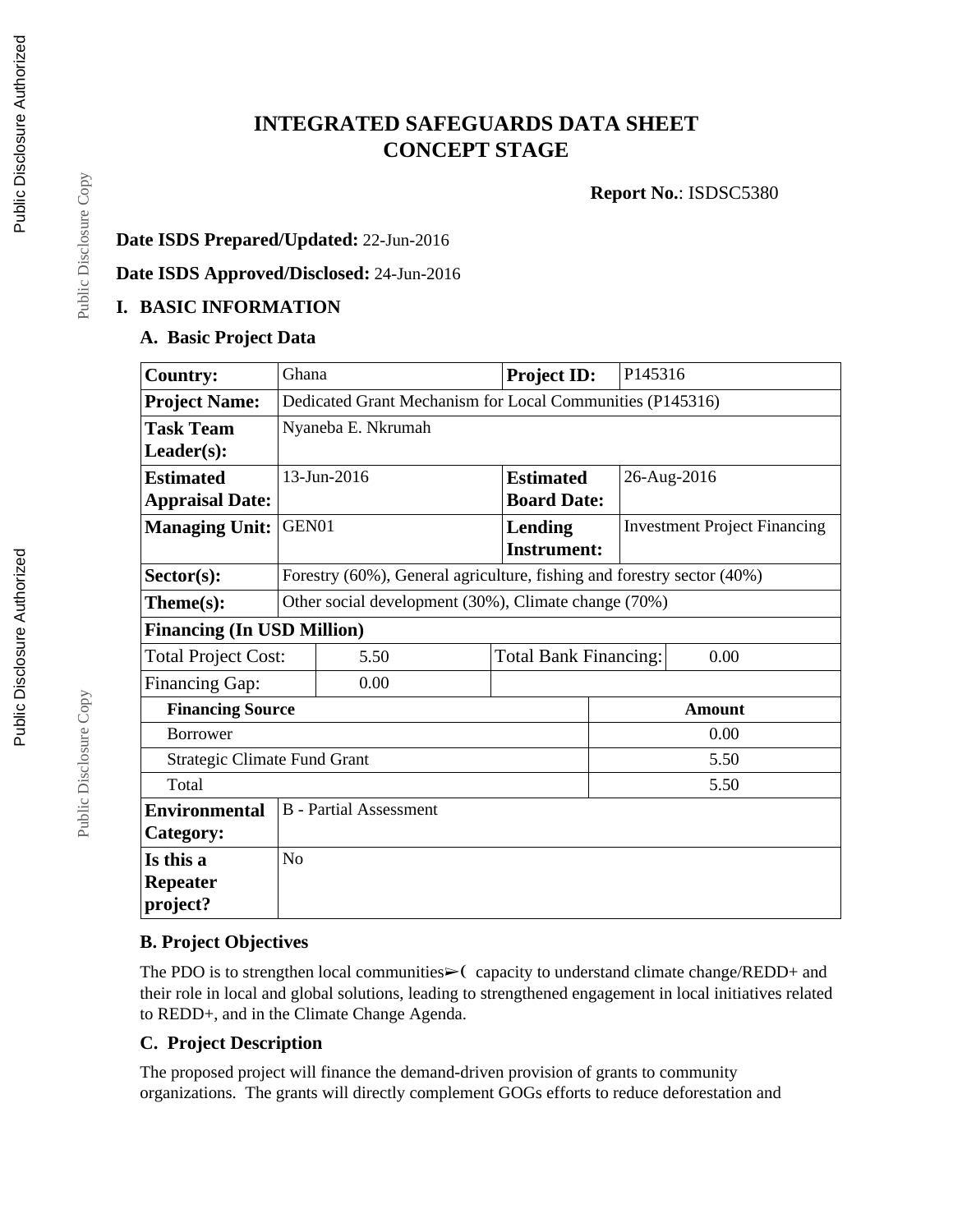degradation, specifically Ghana?s Forest Investment Plan and in so doing create a simultaneous community-led and state-led effort to reduce deforestation and degradation. This approach complements, and contributes to, GoG?s ongoing efforts to engage non-state actors, in particular local communities in sustainable natural resource management.

The proposed project is part of a global program ? the Dedicated Grant Mechanism for Indigenous Peoples and Local Communities (DGM) ? which has allocated \$5.5 million in grant resources to Ghana. The DGM was designed specifically to promote the inclusion of communities reliant on forests in policy formulation and initiatives that seek to reduce deforestation and degradation. Indeed, the creation of the DGM is an acknowledgment of the critical role that natural resources play in the lives of rural communities, their livelihoods, culture, and opportunities for economic development. Ghana?s participation in the DGM is relevant given the rapid deterioration of forest resources and the high dependency on natural resources. The DGM-Ghana will fully complement the FIP by involving local communities in the REDD agenda in ways that recognize the role that they play, as users and stewards of the forests and as owners and users of land.

The DGM global design is a product of a collaborative effort between the SCF and indigenous peoples and local community representatives from various countries. Ghana has been ably represented in this process, with rigorous engagement from self-selected representatives. Indeed, the global program design and the operational guidelines have been the subject of numerous consultations since 2009. Initial consultations in 2009 and a presentation to the ninth session of the UN Permanent Forum on Indigenous Issues in April 2010 were followed by regional meetings in Accra, Vientiane, Lima, and Sydney (from November 2010 ? February 2011) and global meetings in Bangkok and Washington DC in May 2011. These meetings resulted in the completion and approval of a global program design in October 2011. In November 2012 operational guidelines for the program were provisionally approved.

Country-level projects are in the nascent stages of preparation. In line with the agreed-upon design framework laid out in the global design document and the operational guidelines, the proposed project will fund activities geared towards strengthening community capacity to: engage on policy; participate in land use planning, production practices, and organization; and to develop as entrepreneurs and businesses. The DGM project area will directly overlap with that of the FIP?the Western and Brong-Ahafo Regions?however, national level activities such as capacity building and knowledge sharing could be considered.

The proposed project components are as follows:

Component 1 ? Community Grants (approximately \$4.1 million): This component will finance grants to community based organizations. Grants will be financed for activities that fall under predetermined themes. Possible windows include capacity building (which could include financing delivery of training to communities to expand their knowledge through workshops, seminars, and other methods of training); knowledge exchange (which could finance activities that involve handson, practical transfer of knowledge nationally, regionally, and internationally through, for example, study tours, virtual discussions, development of community/farmer demonstration plots, community level internships, etc.); pilot activities (such as providing matching or seed grants to communities to engage in new livelihood activities); and information dissemination. The list of windows and potential activities is deliberately vague because the community level consultations have yet to be conducted and because the FIP (IBRD and IFC) activities have yet to be defined making any crystallization of DGM grant windows at this point, premature. The final list will be developed in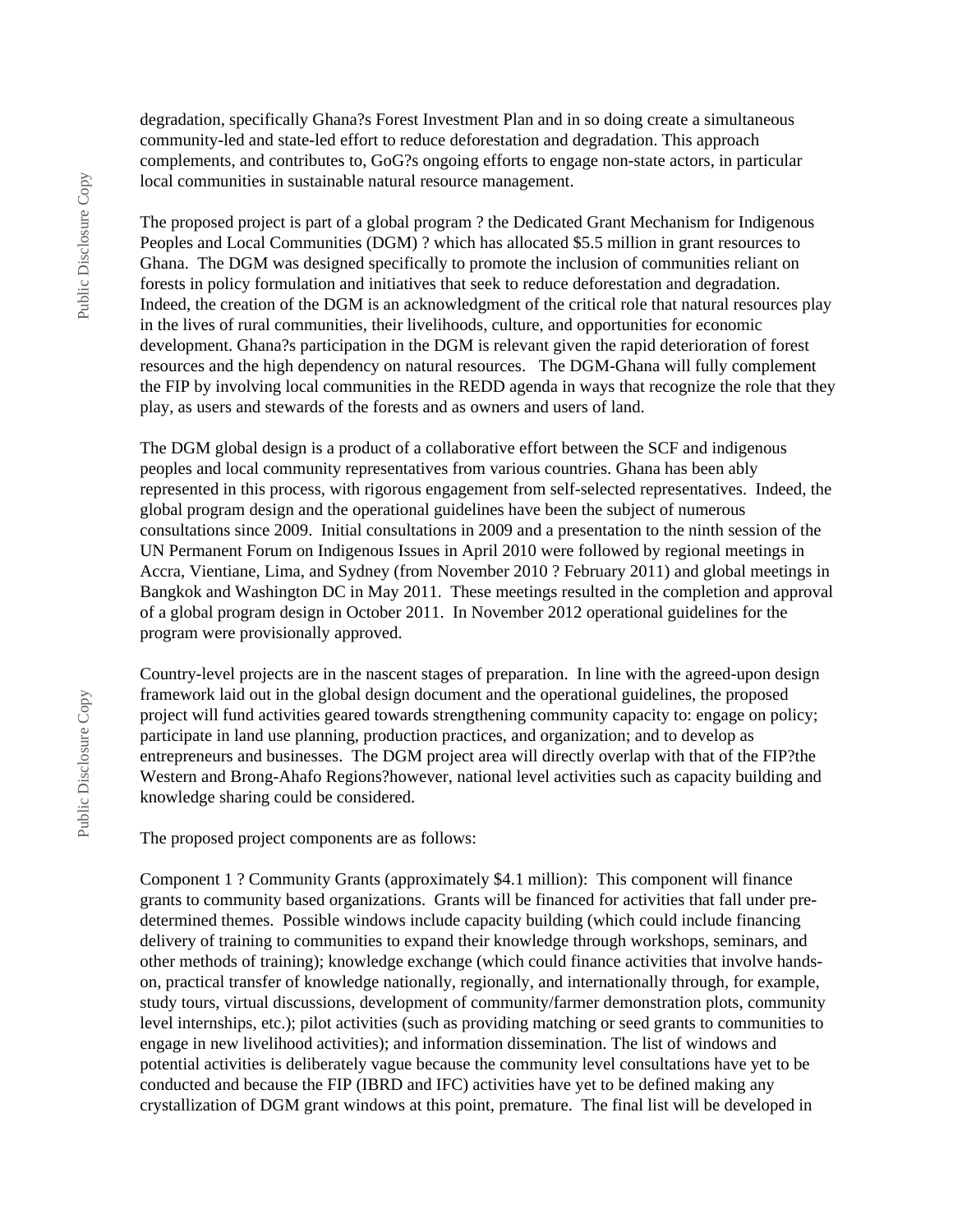consultation with relevant stakeholders to ensure that synergies are maximized and that overlaps are eliminated. Also to be decided during project preparation is the size of grants and potential the process for targeting beneficiaries (with close attention to the FIP projects).

Component 2 - Information and Communication (approximately \$0.5 million): This component will finance activities aimed at sharing information on the DGM at the national and regional levels. This may include media coverage (radio, newspaper, social media) and, as necessary, workshops with relevant stakeholders.

Component 3: Project Management (approximately \$0.9 million): This component will finance the costs of the National Executing Agency (NEA) which will implement the project. The NEA will be selected through a competitive process (see also section on Implementation Agency Assessment). The NEA will be charged with tasks including developing review and risk assessment criteria, disbursing funds to grant projects, ensuring appropriate use of DGM funds, maintaining documentation of country projects, and reporting to the WB on use of DGM funds. In addition, under this component the NEA will undertake monitoring and evaluation activities of the various pil ot activities.

The DGM-Ghana will be designed and implemented with the following principles: (a) ownership and joint decision-making by local communities; (b) transparency and accountability in selection of implementing partners, members of governing bodies and beneficiaries; (c) flexibility, efficiency and administrative simplicity to enable easy and streamlined access of grants by local communities; and, (d) Social inclusion and equity by reaching out and ensuring the participation and the protection of women, children, elders, and others vulnerable to exclusion. Particular attention will be given to activities addressing gender-specific livelihoods, health, and cultural issues, and activities promoting the engagement of youth. This may include communication efforts targeted at women and youth, designing grant windows focused on women and youth activities, etc. In addition, the preparation process will pay particular attention to vulnerability.

The DGM will be overseen by a National Steering Committee (NSC) which will be supported by a National Executing Agency (NEA). The NSC?s main function will be to select proposals to award grants and monitor progress of the projects. In addition it will, among other things, ensure that DGM lessons are transmitted to ongoing national processes. NSC members will be selected during project preparation with the assistance of relevant stakeholders. The NSC will reflect a balance along gender and regional lines. The inclusion of youth will be encouraged. The NSC will include decision making members who represent local communities; active observers which would include representatives from government, MDBs etc.; and a Secretary who will coordinate and support the meetings. The NSC will be supported by a National Executing Agency which will implement the project. The NEA will be a nongovernmental organization, with the requisite capacity to prepare and implement the proposed project according to Bank operational policies (fiduciary, procurement, safeguards, etc.). The entity will be responsible for a number of activities during implementation including for example, preparation of procedures and guidelines for oversight mechanisms, countrylevel risk assessment criteria, management of grant making process and monitoring compliance with World Bank?s safeguards, procurement, and financial management requirements. A financing agreement will be signed between the NEA and the Bank and subsequent grant agreements will be signed between the NEA and individual grantees. The NEA will be selected during project preparation and will start operation after project approval.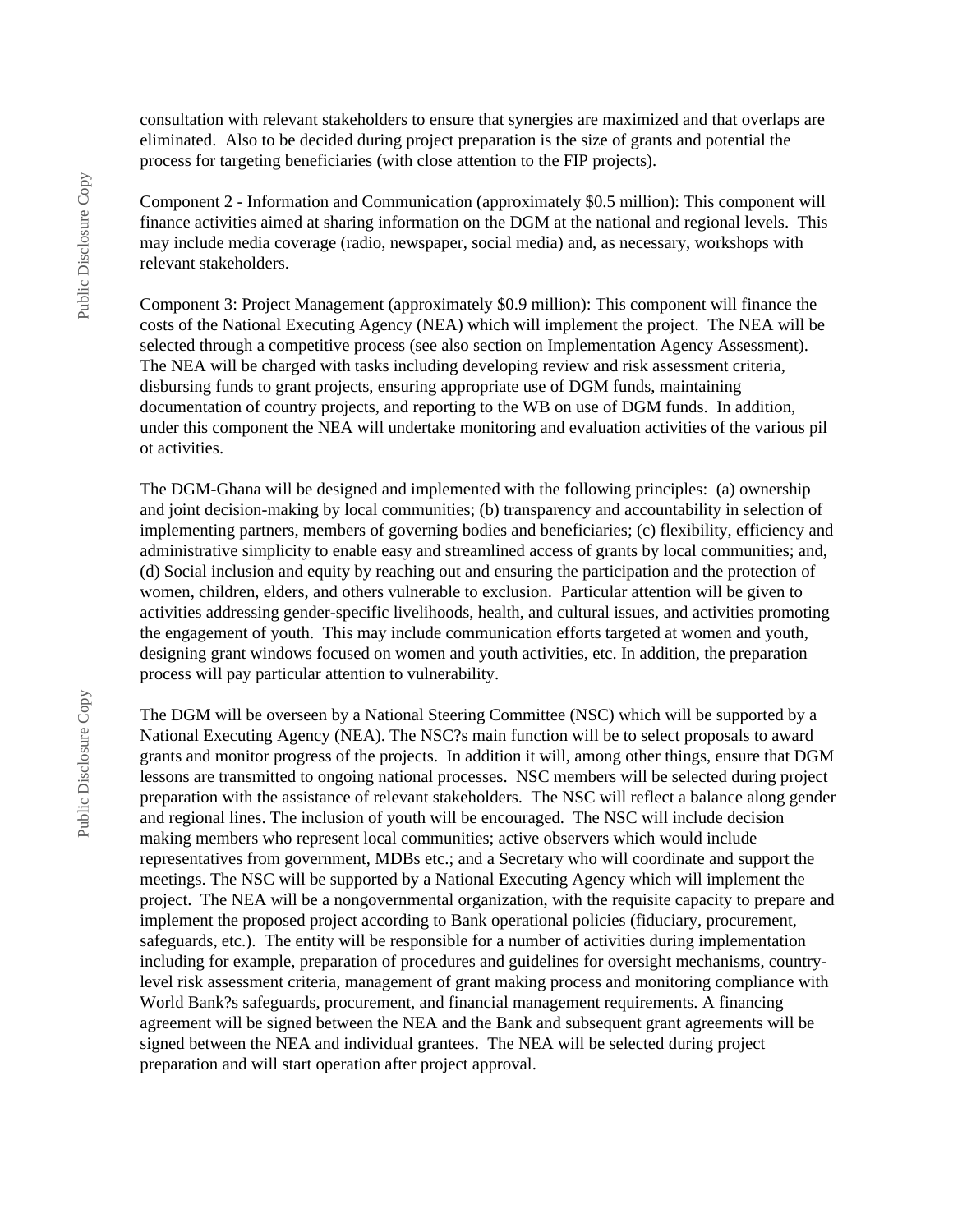### **D. Project location and salient physical characteristics relevant to the safeguard analysis (if known)**

The project will focus on the High Forest Zone in the Western and Brong Ahafo Regions although there may be scope for some national level activities. Land use in the HFZ includes cocoa farms, subsistence crops and fallow lands. Biodiversity in the HFZ is high and the HFZ falls within the West African Biodiversity Hotspot. The focus on these two regions mirrors the focus of the Ghana Forest Investment Plan which the DGM directly complements.

The Brong Ahafo region covers an area of approximately 39,558 km2 and an estimated population of 2.2 million (GSS, 2010) with a population density of 58 persons/km2.

The predominant vegetation zones are the moist semi-deciduous forest, transitional and the Guinea Savanna woodland roughly representing the southern, middle and northern parts of the region respectively. The forest belt is mainly found to the south and south-western parts of the Region while the savanna wood land predominates in the eastern half of the northern third of the region. The region has access to economic trees estimated at 29 million m3 ? (17% of national stock). The Western Region covers an area of approximately 239,221 km2 and an estimated population of 1,924,577 .

About 75 percent of its vegetation is within the High Forest Zone and lies in the equatorial climate zone. The rich tropical forest makes it one of the largest producers of raw and sawn timbers as well as processed wood products. The region is home to the Ankasa Conservation Area (approximately 500km2, which is comprised of Nini-Snhie National Park and the Ankasa Resource Reserve.

Western region is the largest producer of cocoa and timber and the second highest producer of gold (both large scale, small scale, and artisanal mining). In addition, the region has commercial plantations of rubber and palm oil and is now producing oil.

Within the HFZ cocoa farms, subsistence crops and fallow lands are dominant land use times. Both regions have diverse populations including various ethnic, sub-ethnic and linguistic groups.

#### **E. Borrowers Institutional Capacity for Safeguard Policies**

The project will be implemented by a National Executing Agency (NEA) which will be selected using Bank guidelines. The NEA will be required to have the capacity to implement the proposed project according to Bank operational policies including safeguards policies and as such it will be necessary for the NEA to have relevant competencies in its staffing. Nevertheless, the Bank team will provide additional capacity support to the NEA on safeguards policies early in project preparation and on an ongoing and as needed basis during the implementation period. The implementation of the project will be overseen by a National Steering Committee (NSC) whose main function will be to select proposals to award grants and monitor progress of the project. Given this oversight function, capacity building activities for the NSC will also be required.

### **F. Environmental and Social Safeguards Specialists on the Team**

Dora Nsuwa Cudjoe (GEN06) Michael Gboyega Ilesanmi (GSU01)

## **II. SAFEGUARD POLICIES THAT MIGHT APPLY**

?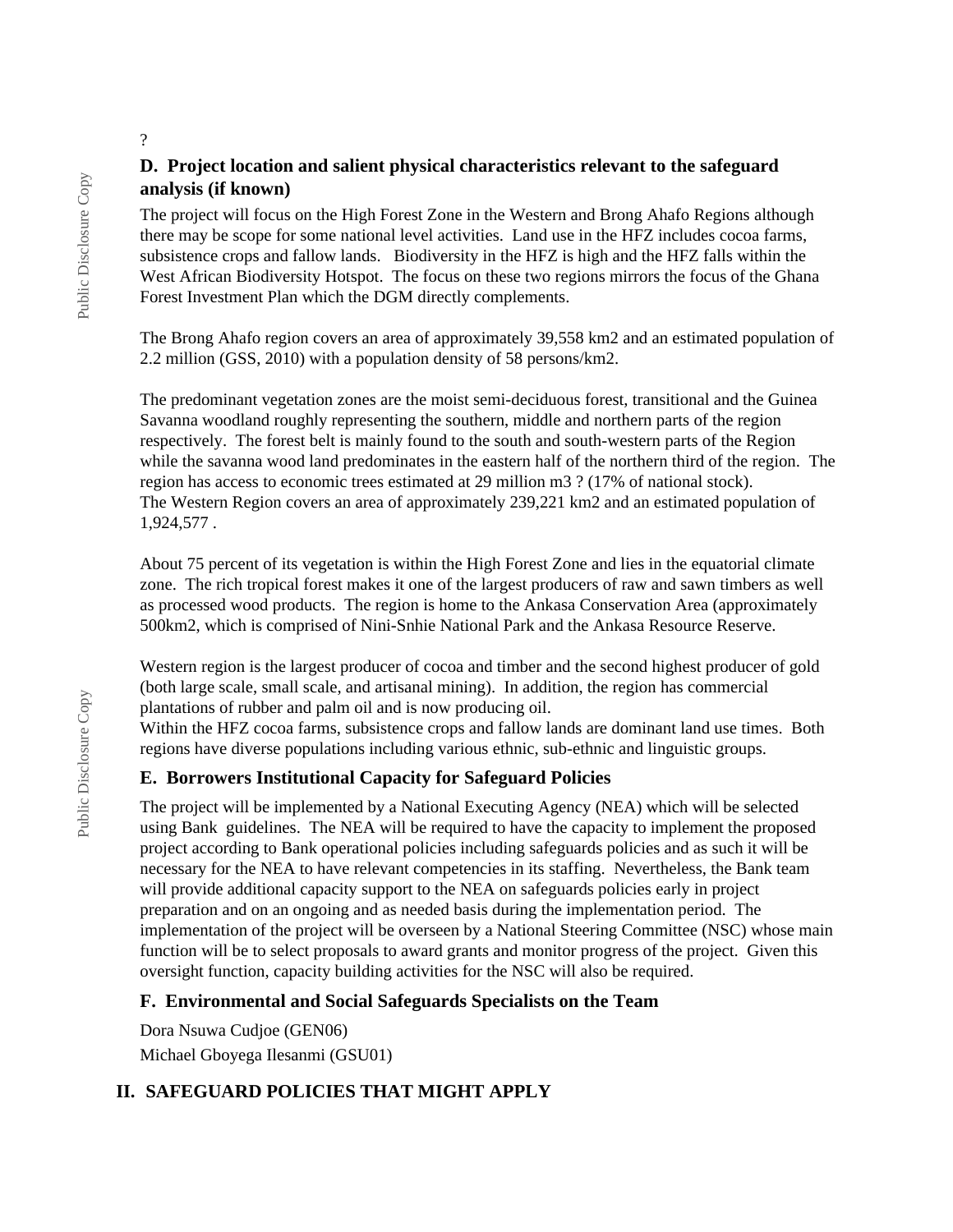| <b>Safeguard Policies</b>                        | <b>Triggered?</b> | <b>Explanation (Optional)</b>                                                                                                                                                                                                                                                                                                                                                                                                                                                                                                                                                                                                                                                                                                    |  |
|--------------------------------------------------|-------------------|----------------------------------------------------------------------------------------------------------------------------------------------------------------------------------------------------------------------------------------------------------------------------------------------------------------------------------------------------------------------------------------------------------------------------------------------------------------------------------------------------------------------------------------------------------------------------------------------------------------------------------------------------------------------------------------------------------------------------------|--|
| <b>Environmental Assessment</b><br>OP/BP 4.01    | Yes               | A Program level ESMF has been prepared for the<br>whole DGM program and is intended to provide<br>general guidance for country level applicable<br>safeguards instruments. However, this project is an<br>integral part of the Forestry Investment Program and<br>since the two projects operate in the same area, the<br>FIP safeguards documents will be used as the<br>country level ESMF. In the case of the Ghana DGM<br>project the country level ESMF will be consistent<br>with but more specific and detailed than the Program<br>ESMF. In particular it will cover the requirements of<br>the specific environmental policies triggered in this<br>operation, namely the Natural Habitats Policy and<br>Forest Policy. |  |
| Natural Habitats OP/BP 4.04                      | Yes               | The project will operate in the high forest belt of<br>Ghana and although there will be a focus on off-<br>reserve areas that are more degraded, these areas still<br>constitute natural habitat for many species such as<br>birds, antelope sp, etc. The project focuses on<br>enriching the natural habitat in these areas. Screening<br>will occur to ensure that project activities enhance,<br>rather than degrade the natural habitat.                                                                                                                                                                                                                                                                                     |  |
| Forests OP/BP 4.36                               | Yes               | The project will finance subproject activities on farm<br>lands, community lands and possibly degraded forest<br>areas. Activities, which are demand driven, will be<br>those that enhance the natural environment.<br>Potential subprojects include those that increase<br>biomass such as agroforestry, plantation stands (in<br>non forested areas) for biomass and carbon, tree<br>nurseries, and so on. The forests will not be<br>negatively impacted but because the activities are<br>near or in forested areas, all subproject activities will<br>be screened for any negative impact.                                                                                                                                  |  |
| Pest Management OP 4.09                          | N <sub>o</sub>    | No procurement/use of pesticides or other agro-<br>chemicals is envisaged under this project. However,<br>screening of sites for pilot activities will include<br>specific screening under the ESMF to avoid<br>adversely affecting physical cultural heritage, such as<br>sacred groves.                                                                                                                                                                                                                                                                                                                                                                                                                                        |  |
| <b>Physical Cultural Resources</b><br>OP/BP 4.11 | N <sub>o</sub>    | No PCR should be affected through the<br>implementation of this project.                                                                                                                                                                                                                                                                                                                                                                                                                                                                                                                                                                                                                                                         |  |
| Indigenous Peoples OP/BP<br>4.10                 | N <sub>o</sub>    | There are no indigenous peoples as per OP 4.10.<br>Reviews of the applicability of 4.10 in Ghana have<br>determined that characteristics outlined under<br>paragraph 4 are not present, and the policy is not                                                                                                                                                                                                                                                                                                                                                                                                                                                                                                                    |  |